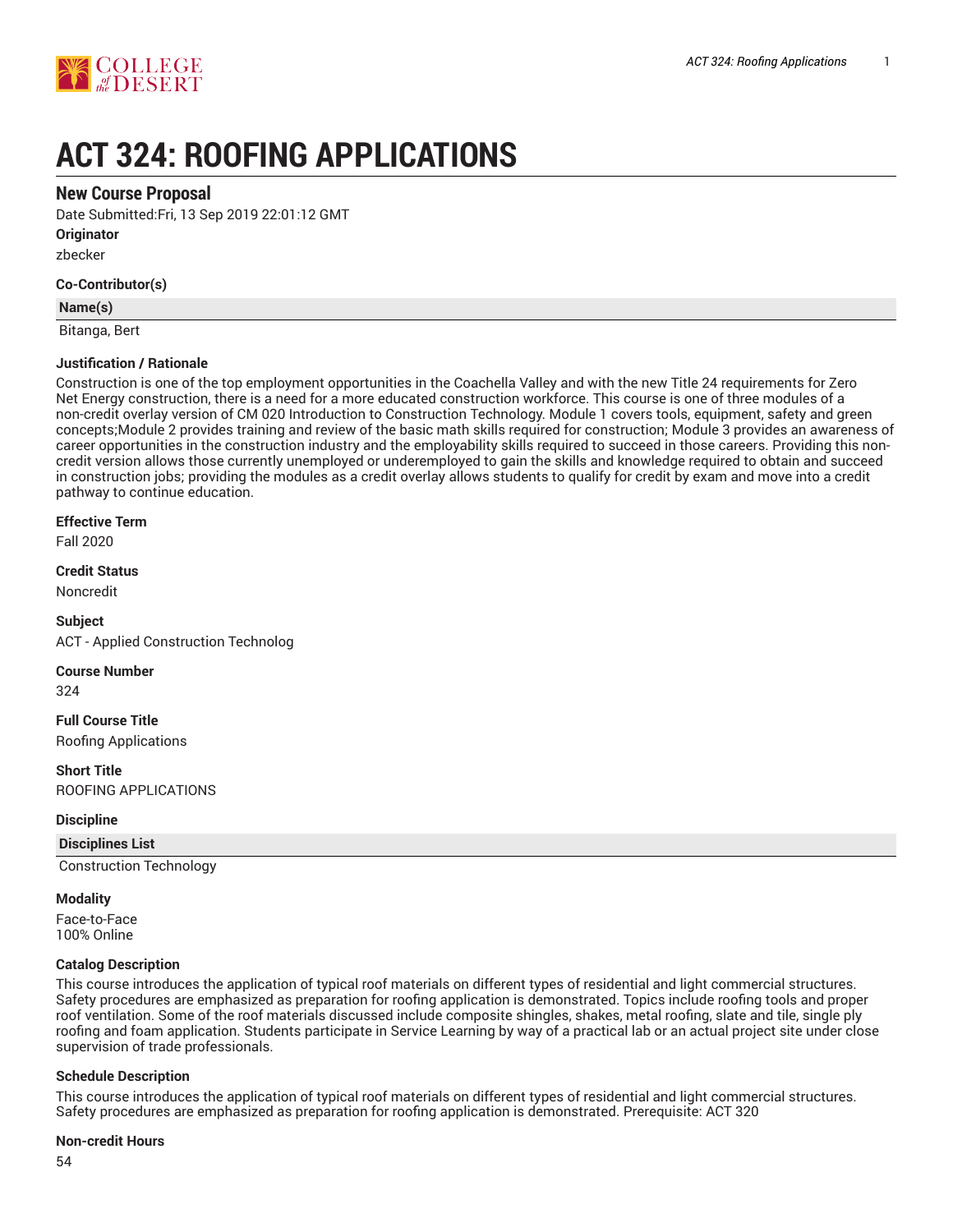

#### **In-class Hours** 18

**Out-of-class Hours** 36

**Total Semester Hours** 54

**Override Description** Noncredit override.

**Prerequisite Course(s)** ACT 320

# **Required Text and Other Instructional Materials**

**Resource Type** Book

**Author** National Center for Construction Education and Research

**Title** Construction Technology: Trainee Guide

**Edition**

4th

**City** Gainesville, FL

**Publisher** Pearson Prentice Hall

**Year**

2016

**College Level** Yes

**Flesch-Kincaid Level** 12

**ISBN #** 9780134130392

**Class Size Maximum**

20

**Entrance Skills** Demonstrate understanding of common safety hazards on construction sites.

## **Requisite Course Objectives**

ACT 320-Discuss common safety hazards on construction sites.

## **Entrance Skills**

Interpret information and instructions presented in both written and verbal form.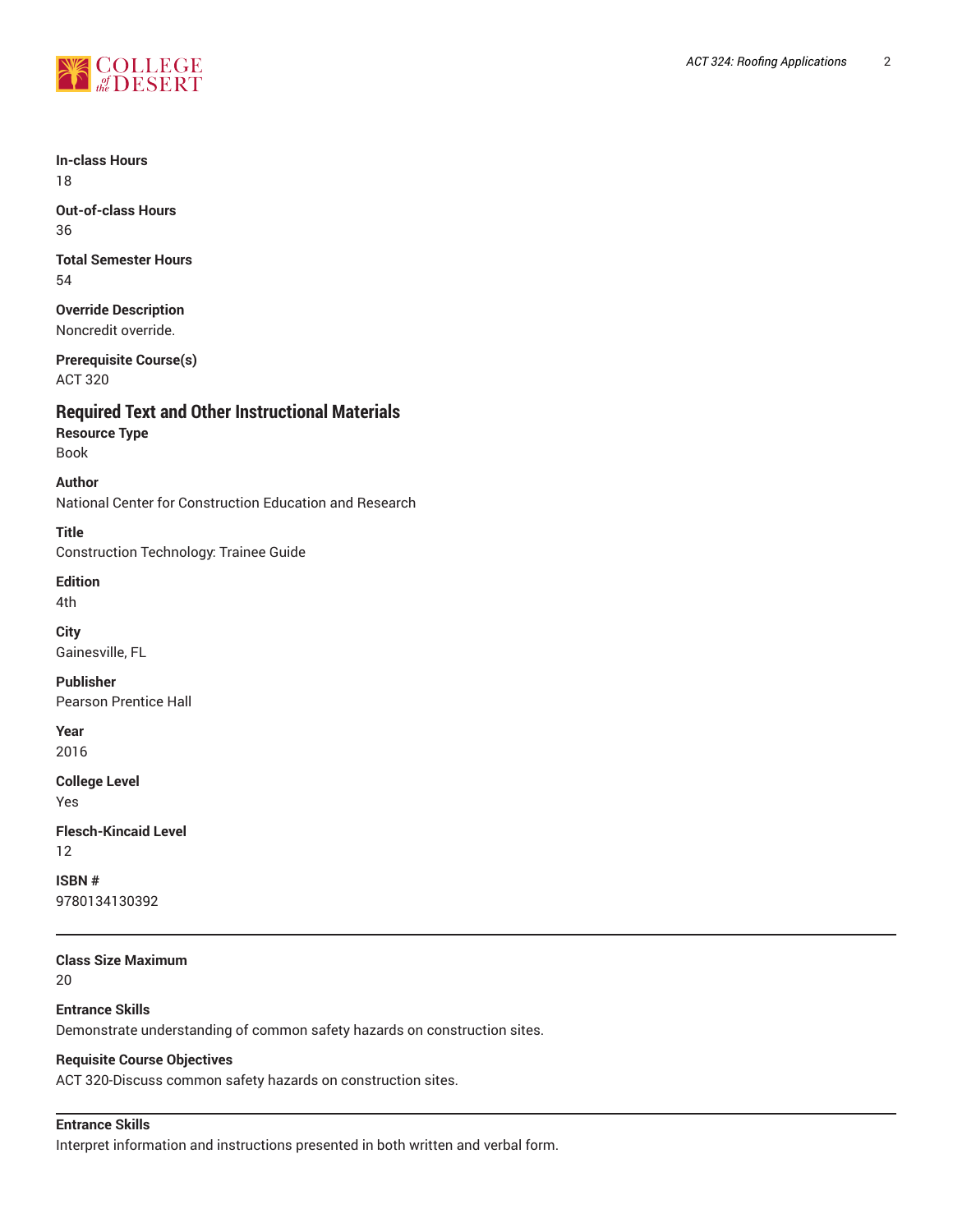

#### **Requisite Course Objectives**

ACT 320-Demonstrate the ability to interpret information and instructions presented in both written and verbal form.

## **Entrance Skills**

Critical thinking skills and the ability to solve problems using those skills.

#### **Requisite Course Objectives**

ACT 320-Demonstrate critical thinking skills and the ability to solve problems using those skills.

## **Entrance Skills**

Knowledge of ANSI hand signals for the construction industry.

## **Requisite Course Objectives**

ACT 320-Demonstrate proper use of American National Standards Institute (ANSI) hand signals.

#### **Course Content**

- 1. Overview of typical roofing materials.
- 2. Safety on the roof.
- 3. Roofing tools.
- 4. Preparation for roofing application.
- 5. Discussion of composition shingle installation.
- 6. Discussion of roll roofing installation.
- 7. Discussion of shake shingle installation.
- 8. Discussion of common metal roofing.
- 9. Discussion of slate and tile roofing.
- 10. Discussion of single-ply roofing application.
- 11. Discussion of Torch-down roofing application.
- 12. Discussion of roof ventilation.

#### **Course Objectives**

|             | <b>Objectives</b>                                                                                    |
|-------------|------------------------------------------------------------------------------------------------------|
| Objective 1 | Identify the materials and methods used in roofing.                                                  |
| Objective 2 | Explain the safety requirements for roofing projects.                                                |
| Objective 3 | Describe the procedure for installing fiberglass shingles on gable and hip roofs.                    |
| Objective 4 | Explain the procedure for making various roof projections watertight when using fiberglass shingles. |
| Objective 5 | Explain the procedure for installing a cricket or saddle.                                            |
| Objective 6 | Explain the procedure for installing shake material.                                                 |
| Objective 7 | Explain the procedure for installing alternative types of roofing material.                          |

#### **Student Learning Outcomes**

|           | Upon satisfactory completion of this course, students will be able to: |
|-----------|------------------------------------------------------------------------|
| Outcome 1 | Outline the safety requirements for roofing projects.                  |
| Outcome 2 | Identify the materials and methods used in roofing.                    |

## **Methods of Instruction**

| <b>Method</b>                      | Please provide a description or examples of how each instructional<br>method will be used in this course. |
|------------------------------------|-----------------------------------------------------------------------------------------------------------|
| Demonstration, Repetition/Practice | Develop procedures for estimating materials for roofing construction.                                     |
| Participation                      | Individual and group participation in evaluation of roofing construction<br>options.                      |
| Lecture                            | Presentation of topics in context.                                                                        |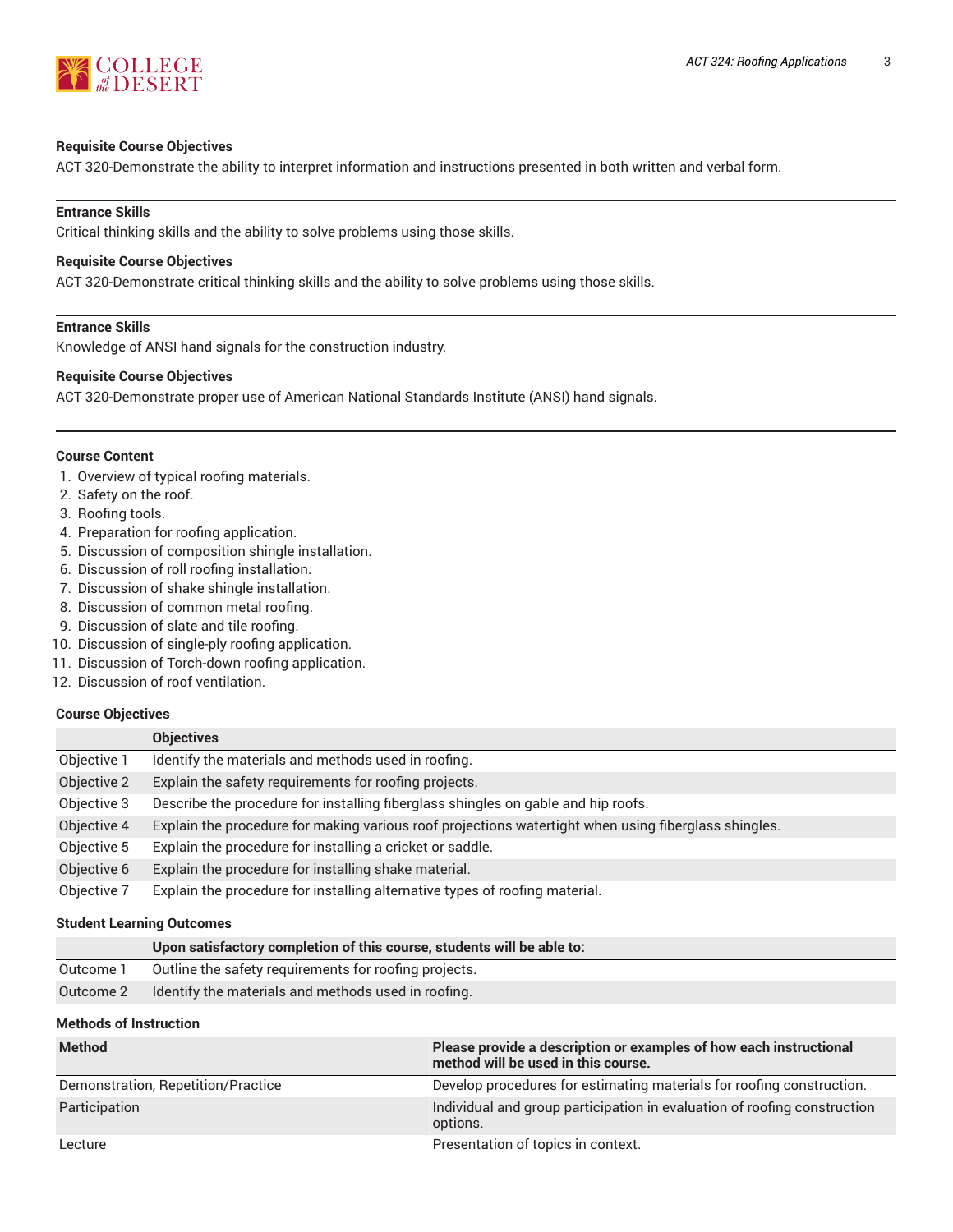

| <b>Discussion</b>                                | In class and online evaluation of roofing construction methods and<br>safety issues.                               |                           |  |  |  |  |
|--------------------------------------------------|--------------------------------------------------------------------------------------------------------------------|---------------------------|--|--|--|--|
| <b>Methods of Evaluation</b>                     |                                                                                                                    |                           |  |  |  |  |
| <b>Method</b>                                    | Please provide a description or examples of how<br>each evaluation method will be used in this course.             | <b>Type of Assignment</b> |  |  |  |  |
| Written homework                                 | Determination of appropriate materials, methods<br>and safety procedures for installing roofing to a<br>residence. | Out of Class Only         |  |  |  |  |
| Other                                            | Field notes from site visits.                                                                                      | In and Out of Class       |  |  |  |  |
| Student participation/contribution               | Individual and group participation in evaluation of<br>written homework proposals.                                 | In and Out of Class       |  |  |  |  |
| Presentations/student demonstration observations | Presentation of roofing solutions and options in a<br>variety of residential settings.                             | In and Out of Class       |  |  |  |  |
| Tests/Quizzes/Examinations                       | Timed quizzes to demonstrate knowledge from the<br>text readings.                                                  | Out of Class Only         |  |  |  |  |
| Other                                            | Out-of-class hours will be accounted for<br>electronically through the learning management<br>system.              | Out of Class Only         |  |  |  |  |

#### **Assignments**

#### **Other In-class Assignments**

- 1. Individual projects to develop materials estimates and recommendations.
- 2. Small group projects to evaluate proposals.
- 3. Individual projects to develop safe and effective procedures for installing roofing to a residence or outdoor structure.

#### **Other Out-of-class Assignments**

- 1. Review questions to demonstrate understanding of assigned readings.
- 2. Assigned textbook readings.
- 3. Prepare recommendations on roofing materials and methods.
- 4. Vocabulary terms and description of materials and methods.
- 5. Short response papers to evaluate estimates and methods.

#### **Grade Methods**

Pass/No Pass Only

# **Distance Education Checklist**

## **Instructional Materials and Resources**

If you use any other technologies in addition to the college LMS, what other technologies will you use and how are you ensuring **student data security?**

Only the college LMS will be used.

# **Effective Student/Faculty Contact**

Which of the following methods of regular, timely, and effective student/faculty contact will be used in this course?

#### **Within Course Management System:**

Timely feedback and return of student work as specified in the syllabus Discussion forums with substantive instructor participation Regular virtual office hours Online quizzes and examinations Video or audio feedback Weekly announcements

#### **External to Course Management System:**

Direct e-mail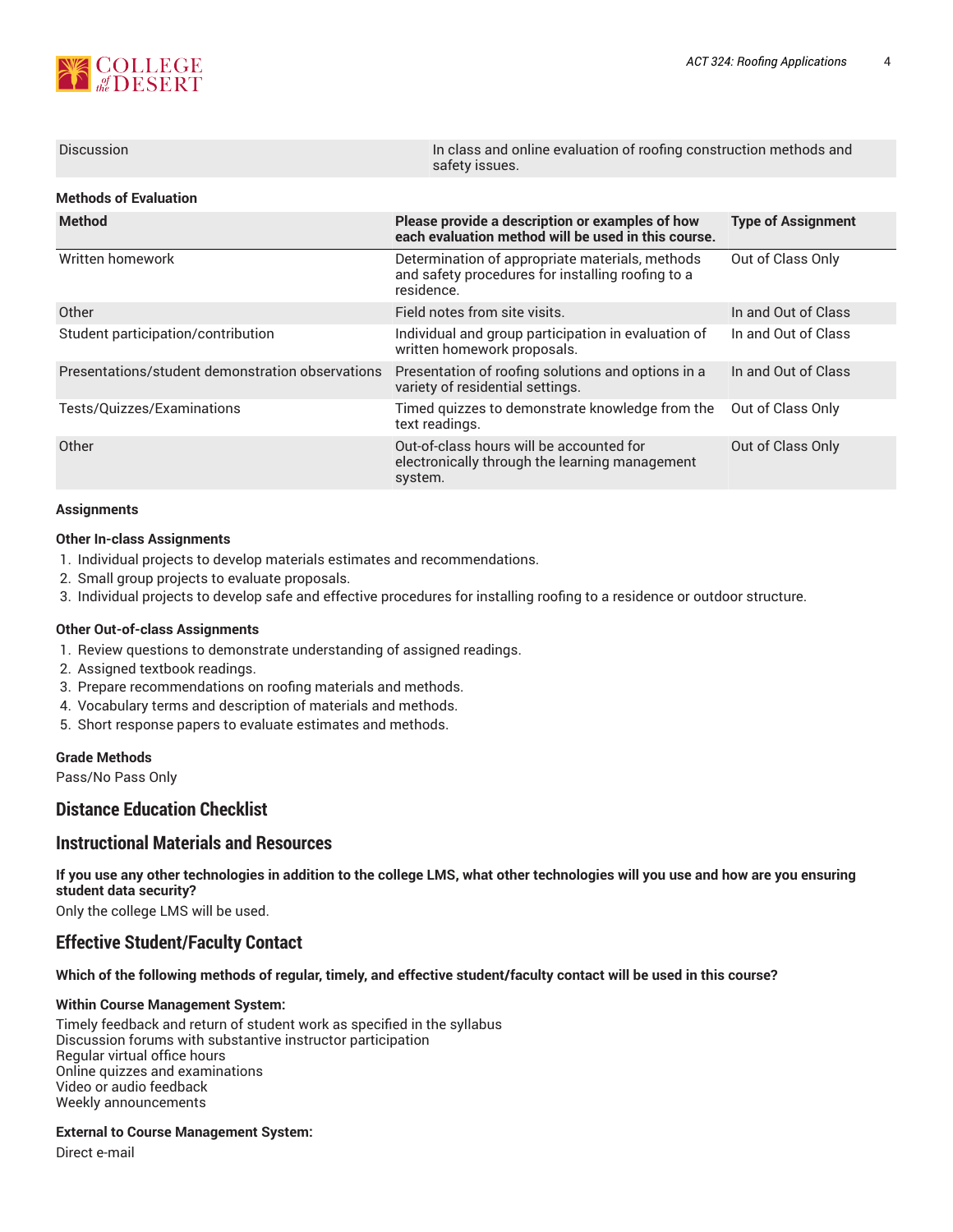

Posted audio/video (including YouTube, 3cmediasolutions, etc.)

## Briefly discuss how the selected strategies above will be used to maintain Regular Effective Contact in the course.

Timely return of student work as specified in the syllabus. Discussion forums with substantive instructor participation. Online quizzes and examinations. Weekly announcements.

#### **If interacting with students outside the LMS, explain how additional interactions with students outside the LMS will enhance student learning.**

Direct e-mail to alert students to postings in the LMS and to notify students of grading comments.

# **Other Information**

# **MIS Course Data**

**CIP Code** 46.0412 - Building/Construction Site Management/Manager.

**TOP Code** 095700 - Civil and Construction Management Technology

**SAM Code** C - Clearly Occupational

**Basic Skills Status** Not Basic Skills

**Prior College Level** Not applicable

**Cooperative Work Experience** Not a Coop Course

**Course Classification Status** Other Non-credit Enhanced Funding

**Approved Special Class** Not special class

**Noncredit Category** Short-Term Vocational

**Funding Agency Category** Not Applicable

**Program Status** Program Applicable

**Transfer Status** Not transferable

**Allow Audit** No **Repeatability** Yes

**Repeatability Limit** NC **Repeat Type** Noncredit